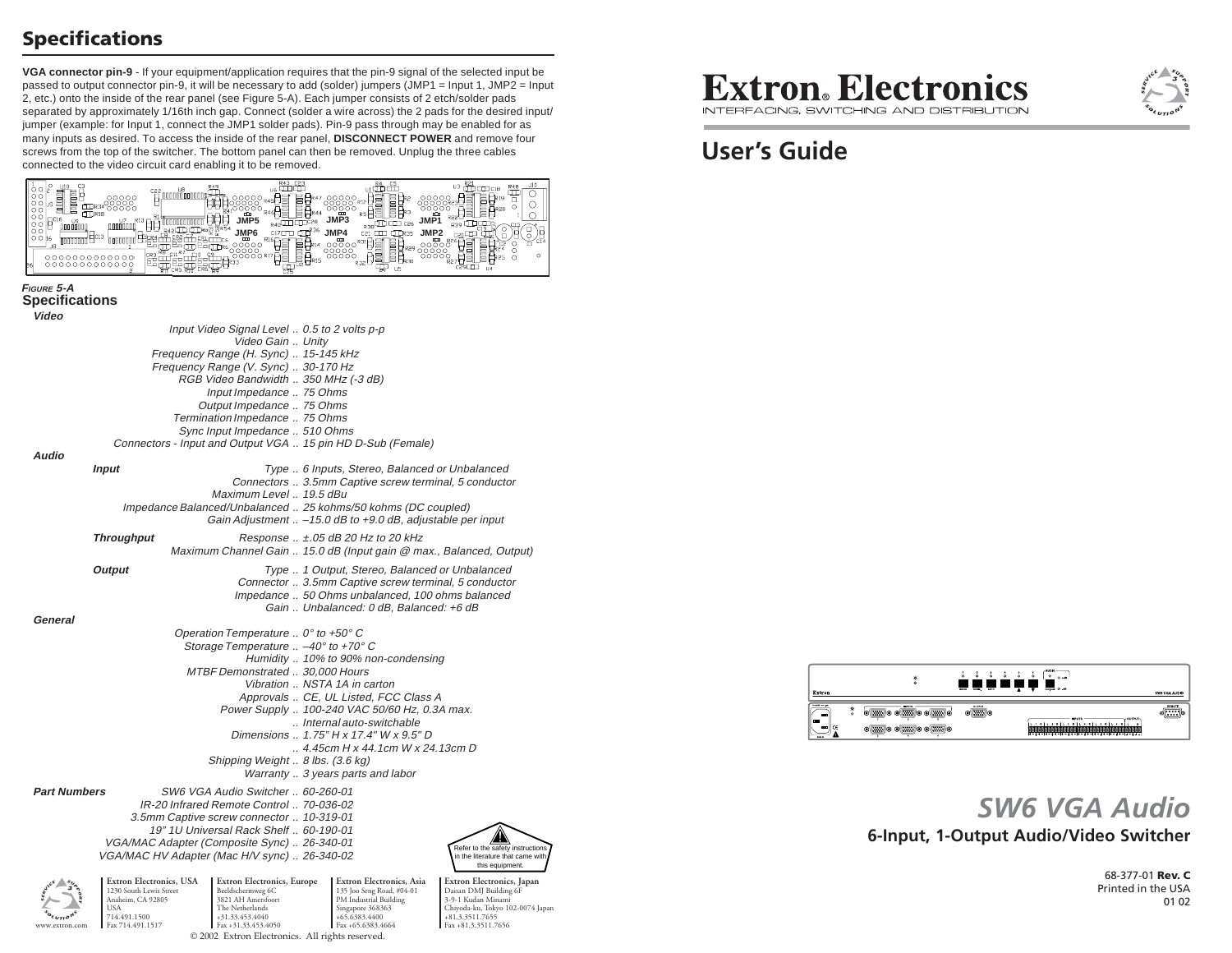# **Installation and Operation**

The **SW6 VGA Audio** is a 6 input - 1 output audio/video switcher housed in a rack mountable, 1U high, full width metal enclosure with internal, universal 100-240 VAC 50/60 Hz power supply. The switcher front and rear panels are shown in Figure 1-A followed by descriptions of controls and connectors.



**A Power** LED - ON if AC power applied. (also see item F)

- **B** Six Input Select Buttons and LEDs Used to select an input in Manual mode. Hold button 1 and press and hold NORM (Normal = Manual) or AUTO (Autoswitch) button to select Mode. Buttons 5/6 are used to increase/decrease audio setting w/Audio LED ON.
- **C** AUDIO Button/LED Used to set/indicate audio view/adjust operation.
- **D** ±dB LEDs Indicates polarity of Audio Level setting.
- **E** IEC AC Power connector 100-240 VAC 50/60 Hz, 0.3 amps maximum.
- **F Power** LED ON if AC power applied. (also see item A)
- **G** Six VGA input connectors Up to six VGA inputs may be connected.
- **H** VGA output connector Selected VGA input available at this connector.
- **I** Six audio input captive screw connectors.
- **J** Audio output captive screw connector.
- **K REMOTE** connector Used for RS-232 and/or Contact Closure control.

**Operating Modes -** The SW6 VGA Audio switcher operates in Manual or Autoswitch Mode (see item B above). Input selection in Manual mode may be done using Input select buttons 1 - 6 on the front panel or through the rear panel Remote connector (contact closure or RS-232). In Autoswitch Mode the switcher automatically selects the highest number input that has sync pulses available while blocking input selection by the front panel switches or through the Remote connector.

**Connection Diagram** - The connection diagram in Figure 1-B shows four PC computers and two MAC computers (with cable adapters) connected as inputs to the SW6 VGA Audio switcher. A PC monitor is shown connected to the switcher output. A Host (PC computer) is connected to the Remote connector along with an IR-20 Infrared Remote Control Adapter. The IR-20 adapter cable T-connector enables both devices to be connected at the same time. See Part Numbers on Specifications page.



### **Using the Captive Screw Audio Connectors**

The SW6 VGA Audio switcher has a single row of 3.5 mm audio receptacles along the bottom right side of the rear panel (see items I & J, Figure 1-A) with six inputs labeled L 1 R through L 6 R, and one output. Each audio receptacle has five contacts, and is labeled for left  $(L)$ , right  $(R)$ , polarity  $(+/-)$ , ground, and the input numbers plus the output.

Captive screw audio connectors (3.5 mm) are supplied (P/N 10-319-10) with the switcher, one for each input and one for the output. Connectors must be wired to the audio cables using the captive screws inside the connectors (FIGURE 2-B). Each audio connector will then be plugged into the appropriate input or output position on the rear panel. Figure 2-C shows three methods of wiring the connectors, with input examples across the top and output examples below.

When making connections for the SW6 VGA Audio switcher from existing audio cables, see Figure 2-A. The round audio connectors are shown with the top one (tip and sleeve only) for unbalanced audio and the bottom one (tip, ring and sleeve) for balanced audio. The "ring", "tip" and "sleeve" markings are also used on the captive screw audio connector diagrams in Figure 2-C. Together, these examples may be used as a guide for making audio cables.



# **Remote Control**

The REMOTE connector enables the switcher to be controlled from an RS-232 Host device/system or a contact closure device such as Extron's IR-20 Infrared Remote Control. RS-232 and



| <b>RS-232 PIN ASSIGNMENTS</b> |                    | <b>CONTACT CLOSURE PIN ASSIGNMENTS</b> |        |   |               |  |  |
|-------------------------------|--------------------|----------------------------------------|--------|---|---------------|--|--|
| $\overline{2}$                | TRANSMIT DATA (TX) |                                        | NPUT#1 |   | NPUT#3        |  |  |
| $\mathbf{3}$                  | RECEIVE DATA (Rx)  |                                        | NPUT#2 |   | NPUT#4        |  |  |
| 5                             | GROUND (GND)       |                                        | GROUND | 8 | $N$ NPUT $#5$ |  |  |
| PROTOCOL FIXED AT:            |                    |                                        |        |   | NPUT#6        |  |  |
| 9600 BAUD, 8 DATA BITS        |                    | NOTE: PIN 5 IS THE ONLY PIN SHARED     |        |   |               |  |  |
| 1 STOP BIT. NO PARITY         |                    | BETWEEN RS-232 AND CONTACT CLOSUE      |        |   |               |  |  |

Contact Closure REMOTE connector pin assignments

are shown to the right. To select an input through the Remote connector contact closure pins, momentarily<sup>1</sup> connect the pin for the desired input number (#) to logic ground (pin 5).

### **Extron's Windows Compatible Software**

UNIVSW is Extron's Windows 3.1 and Windows 95 compatible program which may be used to control switcher input selection, audio adjustments and mode selection (Manual or Autoswitch). It ships with the hardware on a 3.5" floppy diskette from which it can be launched or it may be installed onto and launched from the hard drive. To install the software onto the hard drive (it will occupy approximately 1 MB of hard disk space), run SETUP.EXE from the floppy disk. To run UNIVSW from the hard disk, double-click on the UNIVSW program icon in the Extron Electronics group or folder. For information about program features, double-click on the UNIVSW Help icon in the Extron Electronics group (or folder) or press the F1 key after UNIVSW is loaded.

#### **Command/Response Table**

The Command/Response table on Page 3 lists those commands which the SW6 VGA Audio switcher recognizes as valid and the responses that will be returned to the Host. Error responses/causes and switcher initiated messages are listed at the bottom of the table.

1Duration of a momentary connection is defined as 100 milliseconds for the SW6 VGA Audio switcher.

# **FIGURE 1-B**

**1**